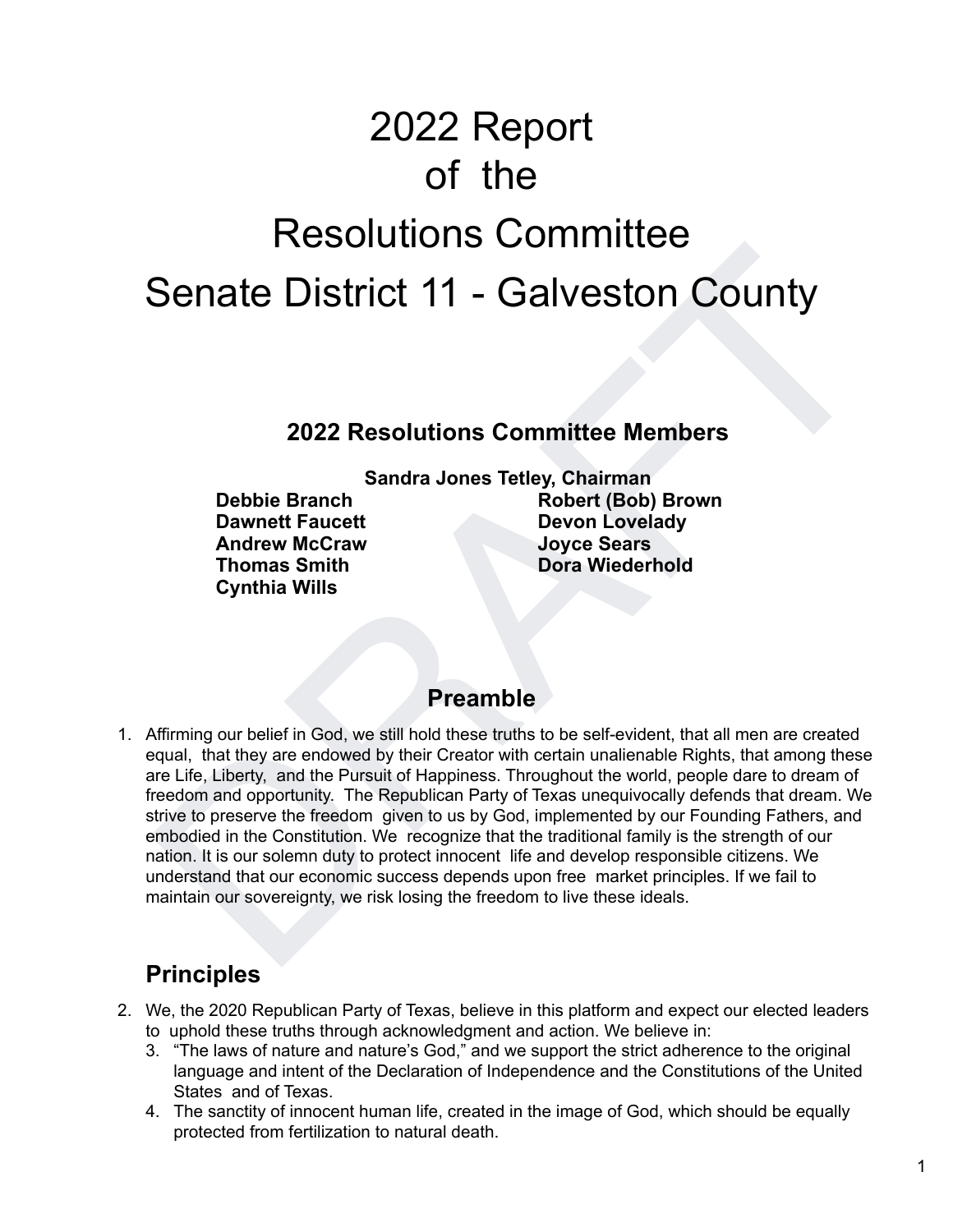- 5. Preserving American and Texas sovereignty and freedom.
- 6. Limiting government power to those items enumerated in the United States and Texas Constitutions.
- 7. Personal accountability and responsibility.
- 8. Self-sufficient families, founded on the traditional marriage of a natural man and a natural woman.
- 9. Having an educated population, with parents having the freedom of choice for the education of their children.
- 10. The inalienable right of all people to defend themselves and their property.
- 11. A free enterprise society unencumbered by government interference or subsidies.
- 12. Honoring all of those that serve and protect our freedom.

## **Business, Commerce and Transportation**

- 13. Energy and ERCOT: We urge the Texas Legislature to pass legislation to Improve and Strengthen the Electrical Grid and to expand use of Traditional Power Sources, including nuclear, with less reliance on green energy sources/subsidies. We also urge the assurance and necessity that all ERCOT Board members be Texas Residents only.
- 14. Buying American: We urge the Texas Government to prioritize buying American Made Products.
- 15. Big Tech Overreach: We urge the Texas legislature to pass legislation that would afford Texas residents the power to sue Big Tech Companies for targeting and censorship.
- 16. Energy Independence: We urge the Texas Government and the Texas Legislature to take the steps necessary and to pass legislation that will lead to Energy Independence for the State of Texas

## **Constitutional Issues**

- 17. Government Overreach: The Republican Party of Texas urges the necessity of a Texas Constitutional Amendment preventing any State government entity from enforcing a government "lockdown" shutting down businesses in Texas.
- 11. A free enterprise society unencumbered by government interference or subsidies.<br>
22. Honoring all of those that serve and protect our freedom.<br> **BUSINESS, Commerce and Transportation**<br>
Energy and ERCOT: We urge the Tex 18. Tenth Amendment: We define the 10th Amendment in the broadest sense of State's rights. We support the Constitution, the Electoral College, review of Executive Orders and the right to refuse adherence to Executive Orders repugnant to our State Constitution or harmful in any way to our citizens, businesses, commerce or liberties as defined by the State Constitution and the Constitution of the United States of America.
- 19. Non-Elected Officials: We support elimination of unapproved and otherwise unelected appointees in every level of government and support the ability to filibuster any Presidential appointee.
- 20. Private Property Rights We support private property rights and urge that they be protected, both by State Legislation and our State Constitution**.**
- 21. Second Amendment: We support the 2nd Amendment rights to allow individuals to purchase, keep, and bear 'arms and ammunition'. We defend individuals' right to lawful gun ownership and carry-by-the-people, and oppose any effort to deprive individuals of their right to keep and bear arms without the due process of law.
- 22. Congressional Exemption We insist that Congress shall NOT exempt itself from any law.
- 23. FCC Regulation We adjure the State and its Legislature to prevent the re-introduction of the "Fairness Doctrine" with all impunity.
- 24. Homeland Security (this needs to be reworded) Eliminate Homeland Security and the TSA. Let the airlines handle security. Severely restrict the NSA**.**
- 25. Gun Manufacture in Texas: We support not only the freedom afforded to Texans by way of the 2nd Amendment - but further request to Make Texas a gun industry safe haven for manufacturing.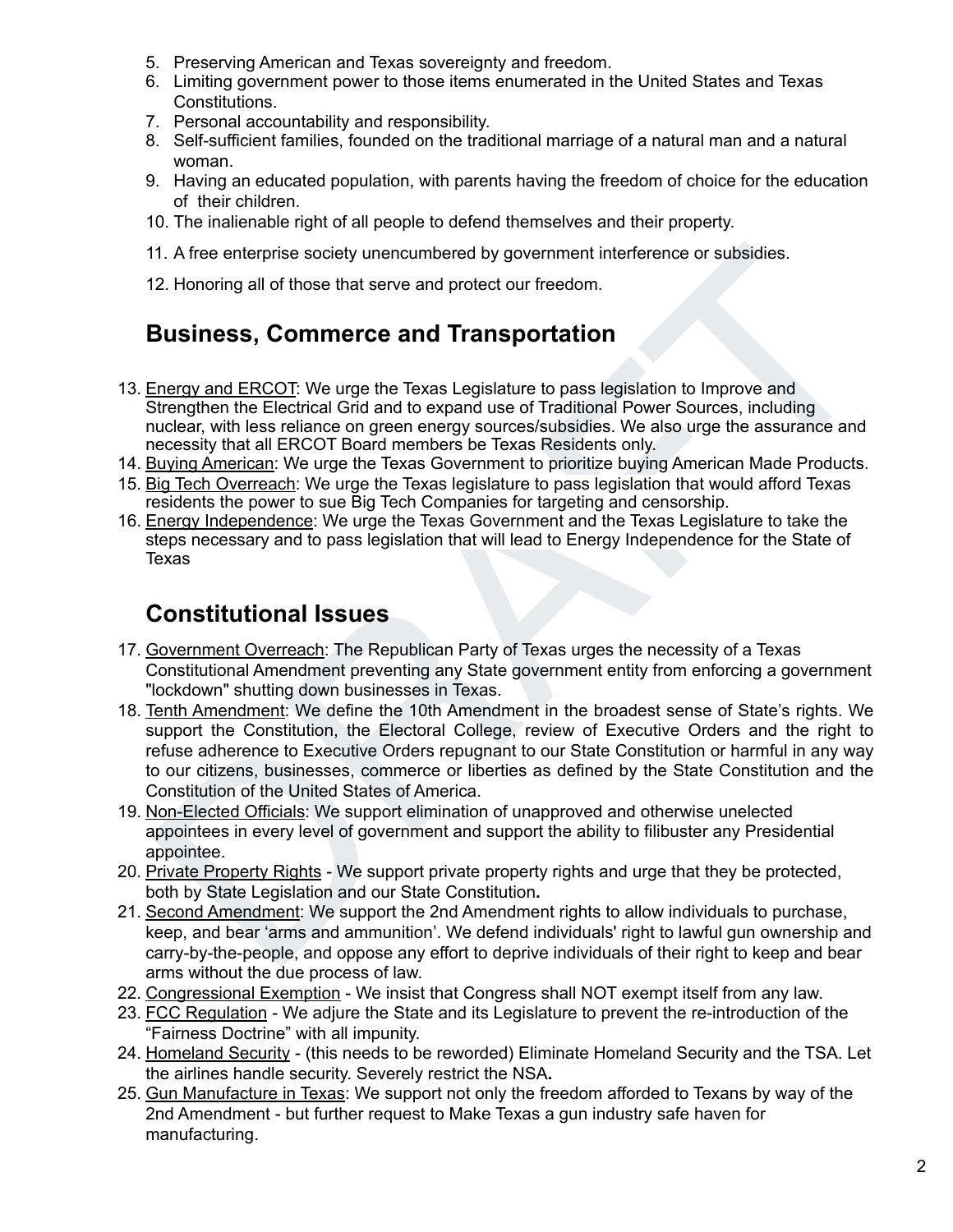- 26. Upholding Constitution: We expect the law to be upheld and severe Penalties to be enforced for not following State and Federal Constitutions.
- 27. 2nd Amendment Sanctuary: We support making Galveston County and the State of Texas a 2nd Amendment Sanctuary.

# **Criminal and Civil Justice**

- 28. Recorded Court Proceedings: The State of Texas shall install audio and video equipment in every courtroom, record all public and private proceedings. Store recordings in the county database, make access available via the county website to the public at no charge. To be paid for by Title IV-D funds the state receives from the federal government. \*(please consider rewording this to state 'via FOIA request'))\*
- 29. State Commission on Judicial Conduct: State Commission on Judicial Conduct (SCJC) shall no longer operate in secret. Be given power to subpoena, granted powers similar to state investigatory agencies. Powers extended to investigate all court actors, not only judiciary.
- 30. Immunity Privilege: We support the removal of immunity privilege given to Texas Judges, attorneys, and court actors when violating State, Local or Federal laws and guidelines.
- 31. Criminal Prosecution: We insist that State Law be upheld and defended, further that offenders be prosecuted, without exemption, to the fullest extent of the Law if found in violation.
- 32. Human Trafficking: We call upon the State of Texas to vehemently pursue the investigation and prosecution of all parties Public, Private, State or Federal that participate in Human Trafficking; including but not limited to the trafficking of foreign nationals across Texas Borders.

# **Education**

- 33. Parents Right to Know: We urge the State of Texas and Texas Legislature to uphold, defend and pass legislation to ensure the Protection of Parental Rights and Parental Right to Know and Consent in ALL matters pertaining to their minor child.
- 34. School Prayer: Be it known to All that the Republican Party of Texas supports allowing individual prayer in schools, both public and private schools, for students and employees. .
- 35. Pledge of Allegiance: Texas Schools should be proud to not only fly both the American and the Texas flags, but also to say the Pledge of Allegiance to the American and Texas Flag in all Texas Schools whether Public or Private, further, that pledges of 'allegiance' to flags other than the American and Texas flags be prohibited in Texas Schools whether public or private.
- 36. School Choice: We urge the Texas Legislature to not only pass legislation to Allow School Choice, but further, for local, state and federal funding to follow the student - whether it be public, private or homeschool as the choice.
- Istanbase, make access available wia the county website to the public at no charge. To be paid<br>or by Tile IV-D funds the state receives from the federal government. "(please consider<br>or by Tile IV-D funds the state receive 37. Well-Rounded Education: The Republican Party of Texas insists that Texas Educational System K-12 offer students a well-rounded education in the Liberal arts and Sciences, instituting the American Classical Educational Model in studying Literature, Mathematics, History, Science, Fine Arts and Foreign Languages, additionally encouraging studies in Writing, learning Cursive Handwriting and participation in Physical Education.
- 38. Redistributive Tuition Structure: We call upon the Texas Legislature to End Redistributive Tuition Structures, instead, for Texas Colleges and Universities to lower the cost of tuition by removing the taxes and fees previously added to the price of tuition in an effort to fund scholarship programs, further asserting that scholarship monies be raised by the private sector.
- 39. Transgender in Schools: We disavow and refuse to allow the Teaching of Transgenderism as Biological Science in any level of education in Texas and further assert that it be prohibited in the Public School System of Texas altogether.
- 40. Educating the Undocumented In Texas: We ask Legislature to ensure that all Texas schools require immigrant students to have up to date visas or USCIS documents, furthermore, to forbid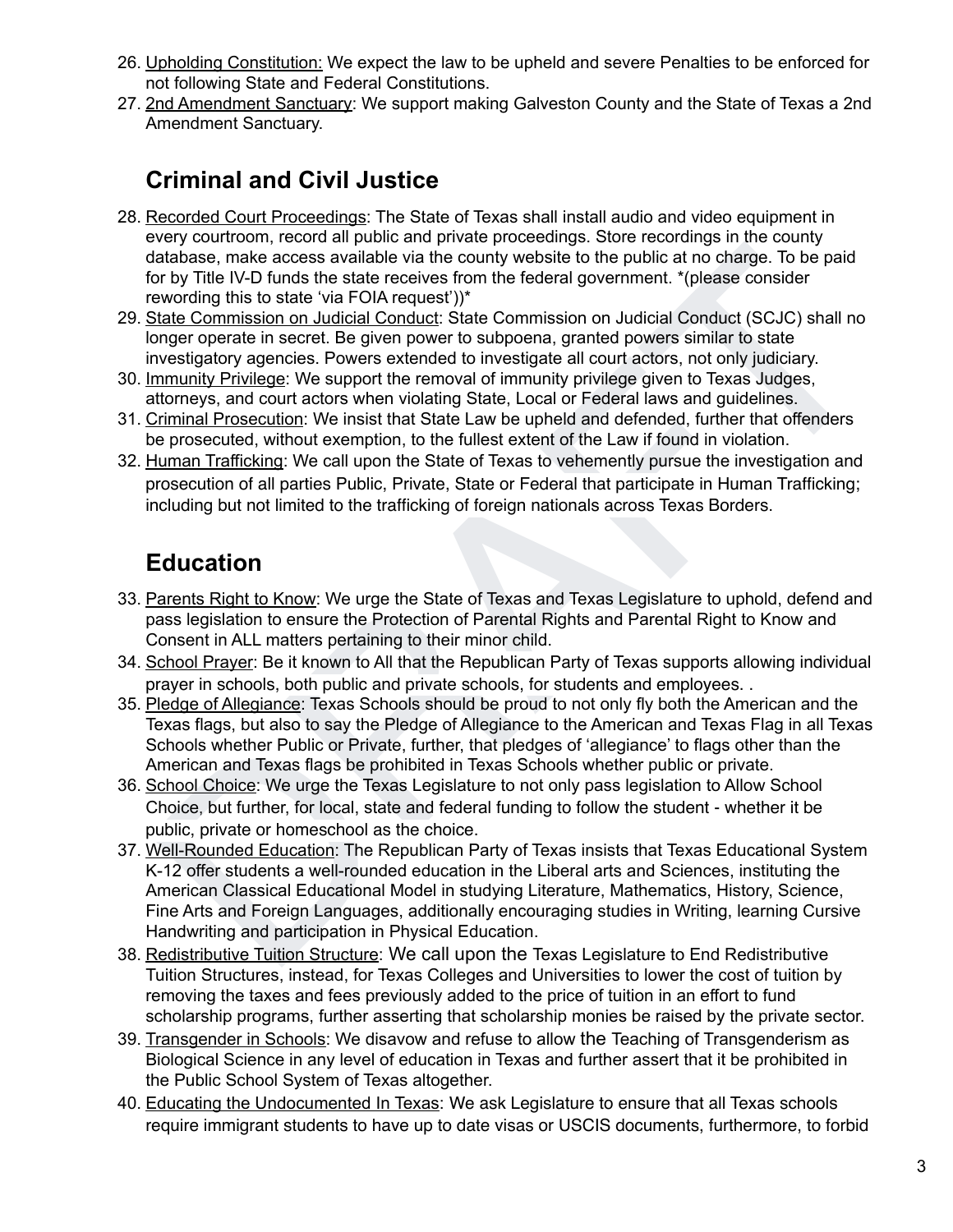or prohibit "In-State" tuition for undocumented students altogether.

41. CRT and SEL: For Texas Legislature to pass legislation to effectively and immediately Ban and/ or Prohibit Critical Race Theory, SEL (Social Emotional Learning), or any derivative thereof, from every form of education; whether public or private, primary or secondary, college or university, throughout the entire State of Texas - whether in terms of theory, practice or application.

FURTHER…

- 42. For such legislation also to prohibit Funding of any kind (State, National or Private) to be used to finance programs, courses, organizations or guest speakers that explicitly or implicity focus on and/or advocate for Critical Race Studies, SEL, or any derivative thereof; whether in terms of theory, practice or application.
- 43. Inappropriate/Explicit Content and Parental Oversight: We insist that legislation be passed, and law enforced, to ensure that Texas Schools (public or private) ban, block and/or filter inappropriate content such as pornography and/or obscenity for minor students.

FURTHER…

- 44. That Texas Legislature include in said legislation that all School Library Boards and School Districts in the State of Texas include a Panel of Parents on their committees to oversee the future purchase of physical and online resources and the removal of pornographic, explicit or inappropriate materials for minors.
- 45. Common Core and CSCOPE: We continue to oppose the use of any and all national or international standards in the State of Texas (i.e., Common Core, TEKS Resource System, formerly CSCOPE, Lead4ward) and further insist That 'Common Core' and CSCOPE be banned from Texas Education in all forms now and in the future..
- 46. Tax Dollars and TASB, TASA, ETC: We call upon the State of Texas and Texas Legislature to ensure that taxpayer dollars shall not be used to support Regional Service Centers, Texas Association of School Boards or Texas Association of School Administrators, further, that even federal funding of those Centers and Associations shall not enable the aforementioned agencies to usurp or infringe on Texas Law in any way, shape or form.
- 47. Parental Rights in Texas Schools: We call upon the Texas School Board of Trustees to establish policies that provide for the respect and protection of parental rights and a reasonable complaint process to appeal content, express concern and guide instruction.
- inance programs, courses, organizations or guest speakers that explicitly or implicity change programs, courses or any derivative thereof; whether in terms of heory, practice or application.<br>Hence programs and the mean ter 48. 'Adult Entertainers' and Texas Minors: We insist that Operators of Adult Sex-Entertainment businesses or venues and/or 'entertainers' from such businesses - including 'drag queens' for such activities as 'Drag Queen Story Hour' - be prohibited from any part of educational programming in public schools, libraries or any other program (public or privately funded) intended for children or minors anywhere in the State of Texas - and, if necessary, Legislation be passed to enforce such.
- 49. Curriculum: We call upon the Texas School Board of Trustees to Adopt 1776 Curriculum in Texas Schools, further, for curriculum in Texas Schools to Teach American Exceptionalism, Government and Civics.
- 50. Sex Education Material: Texas schools must provide full disclosure of all sexuality education programs and curricula, including curriculum writers/developers and contracts with individuals or entities involved in the development or presentation of curriculum.
- 51. School Health Councils: School Health Advisory Council (SHAC) meetings must be open to the public and notices of meetings and minutes must be posted in a timely manner.
- 52. SHAC Members: School Health Advisory Council members must be appointed by the school board and should not include individuals who oppose the intent of TEC 28.004. Members must live in the district.
- 53. Parental Medical Consent: Except for an emergency, schools may not without parental consent provide medical treatment, provide or recommend counseling, provide prescriptions or over-thecounter medication. Schools many not refer students to any medical or psychological services,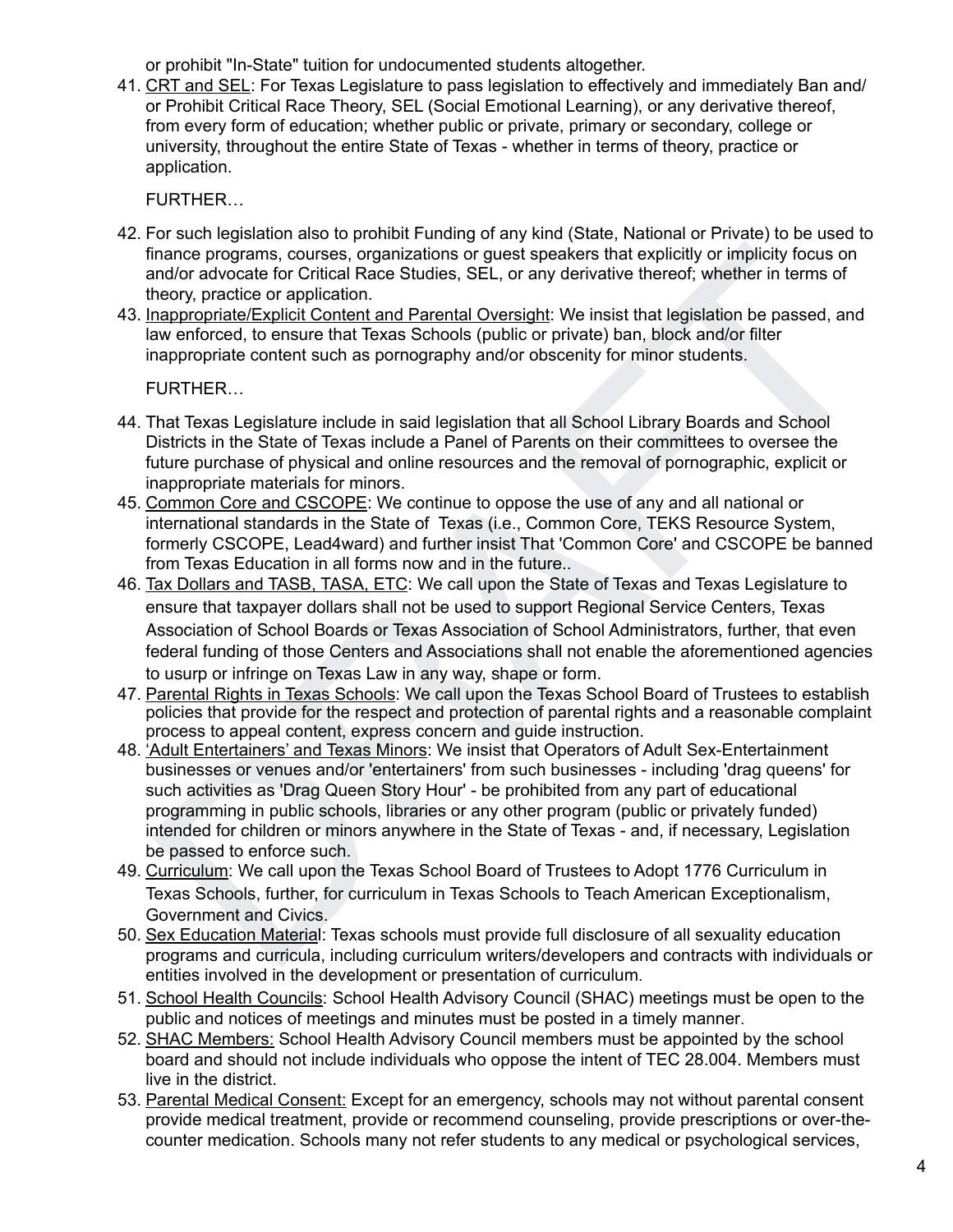counseling, treament or testing without parental consent, including but not limited to abortion, family planning, hormone therapy, sexuality, STDs, LBGT issues or gender treatment or counseling. Consent forms must provide full and fair disclosure of any counseling or services to be provided.

- 54. Curriculum Visibility: Parents have a right to know if their children will be instructed in a new methodology, curriculum, pilot program, or if a program is used that is experimental in nature, including the names of writers/developers.
- 55. Instructional Visibility:Parents have a right to be informed and inspect all instructional materials, including teacher's materials and supplemental materials prior to their use.
- 56. District Accountability: District administrators, counselors, school psychologists, teachers and others who provide Health instruction must sign a statement that they have read the "Parents Right to Know and Consent" law and agree to it.

### **Finance**

- 57. State Budget Freeze: We call upon the State of Texas to Freeze the growth of the state budget completely until wasteful or redundant agencies and programs have been identified and abolished to the end that a sustainable size of budgeted state government is restored.
- 58. Defund Marxism: We insist that the State of Texas move immediately and decisively to Defund Anti-American and Anti-Family Library Organizations, or ANY organization, whose foundations or principles allude Anti-American, Anti-Family or Marxism in any way, shape or form.
- ustraces the product of the main strate aromation of conselects, scoreo by every and the extends and the U.S. or<br>there who provide Health instruction must sign a statement that they have read the "Parents"<br>Sight to Know an 59. Property Tax: We challenge the State of Texas to end property taxes and move to a different tax structure that is more objective and uniformly executed, further, to consider adding a tax or fee to money wired to another country from within Texas as one of many options. (NOTE: We continue to reject a state income tax.)
- 60. Property Tax Exemption: We assert that the elderly be given Exemption from School Property Tax at 70 years of age on homestead property owned in Texas.
- 61. Property Appraisals: We call on the Texas Legislature to address property appraisal reform in the next Legislative Session.

## **Government and Foreign Affairs**

- 62. United States and Texas Sovereignty: No foreign laws shall be imposed or followed in the United States or Texas (e.g. Sharia Law). Further, no foreign troops shall be allowed to be stationed, in any form, on United States or Texas soil.
- 63. Oath of Office: Office and Political Members have pledged an Oath of Office to the U.S. or Texas Constitution, therefore, any members with ties to the World Economic Forum shall be removed from office.
- 64. Immigration Laws: Texas Law Enforcement Agencies and the Texas Judicial System should enforce all current immigration laws and end the practice of "catch and release". Further, the State of Texas shall finish the Border Wall. .
- 65. Government Aid: Upon arrival in the U.S., no immigrant, legal or illegal, shall receive Government aid in any form for 10 years.
- 66. American Citizenship: We urge the United States to interpret the 16th Amendment to mean that at least one parent must be a citizen to confer citizenship to a child.
- 67. Guest Workers: Implement a stronger Guest Worker Program with penalties and taxes for violations.
- 68. Cap the Debt: We strongly urge our Federal Legislators to vote to Cap the Debt to ensure the United States does not default on any bonds. This should be accomplished by reforming many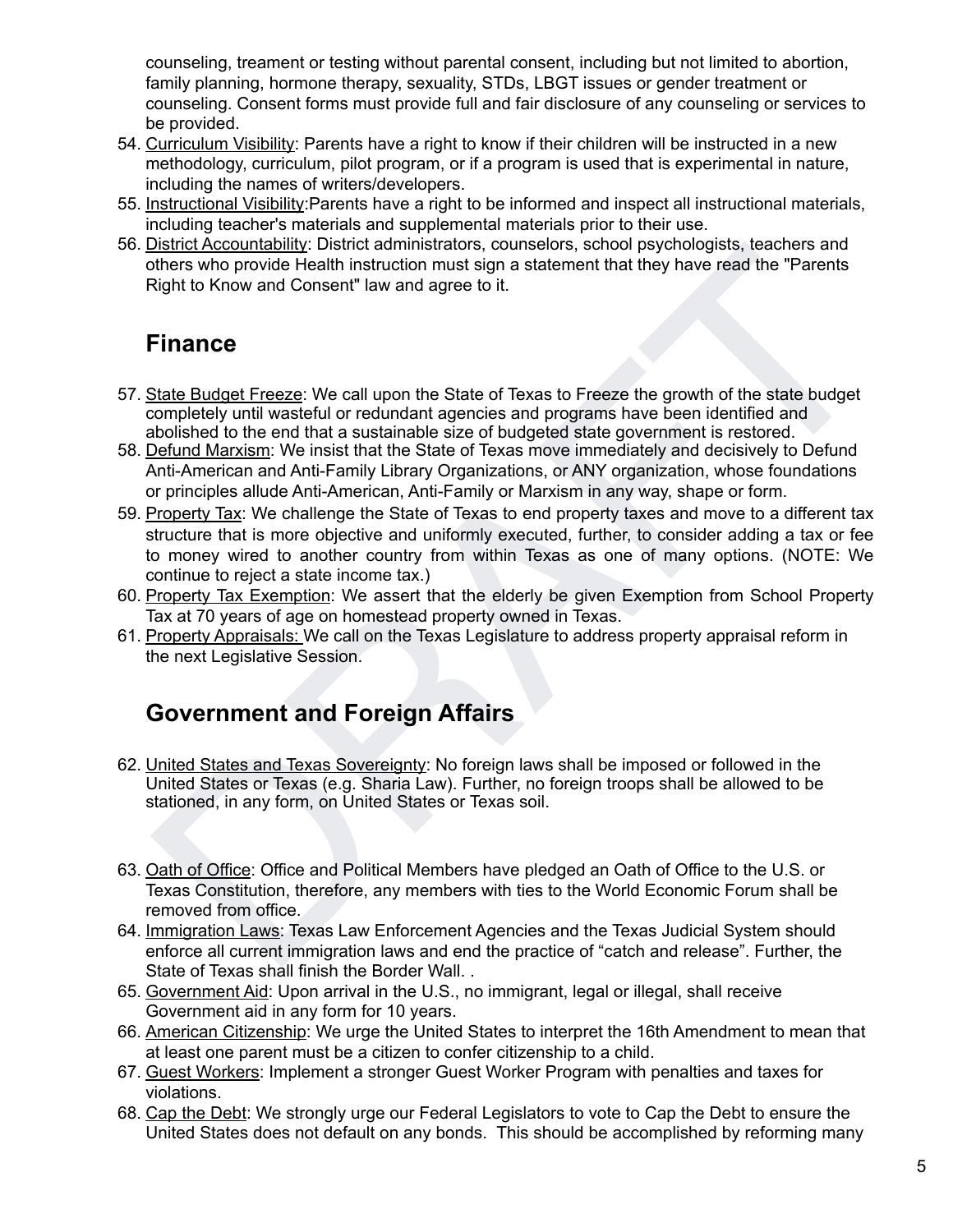of our social programs so there is more right to work incentives,review regulations and tax subsidies.

- 69. Limitations on Welfare: We call for a cap welfare assistance of any kind for the able-bodied in the same manner as unemployment.
- 70. Oversight of Disability Claims: We call for stronger and more stringent reviews of disability claims to ensure that assistance is provided only to those truly in need.
- 71. Taxes: We urge our Federal Legislators to streamline the Federal Tax Code and implement a Flat Tax, eliminate death taxes and substantially reduce the power of the IRS.
- 72. E-Verify: The Texas Legislature shall pass laws requiring all employers, businesses and companies operating in the State of Texas to use the E-Verify system to verify citizenship and work visa status and make hiring decisions that follow the law.
- 73. Right to Work: We strongly support keeping Texas a "Right-to-Work" State.
- 74. Social Security: Social Security benefits and payments shall only be paid to those individuals who have contributed to the Social Security System.
- 75. Medicare: Medicare benefits and payments shall only be provided to those individuals who have contributed to the Medicare System.
- 76. Protect Title IX: We encourage Congress to enforce and protect Title IX and pass legislation that bans the participation of biological men in women's sports.
- 77. Stop Agenda 21: We call on our Federal Legislators to enact laws to prevent all aspects of Agenda 21 from continuing in our country.
- 78. Acts of Treason: We urge our Federal Legislators to begin investigations into criminal and/or treasonous activities of the following persons: 1. Hillary Clinton, 2. James B. Comey, 3. Anthony Fauci, and 4. Joseph Biden to be conducted by the State and/or Federal House of Representatives.
- 79. Energy: Reduce regulation and tax subsidies on energy production; let the market decide.
- 80. End the DOE: We call on our Federal Legislators to dissolve the U.S. Department of Education.
- companies operating in the State or leads to use the ne-verify system to verify cazerising and<br>conditions that the State or leads to use the ne-verify system. Work was assumed mate hing decisions that follow the law.<br>Cold 81. Healthcare: Make health insurance affordable by eliminating the state boundaries. Allow portability. Provide a FEMA-like "pool" for pre-existing conditions. Allow a pick and choose 'menu of benefits.' Repeal Patient Protection and Affordable Care Act. Make Health Savings Accounts tax deductible, able to roll over, and not tied to an employer. Adequately fund Veteran's medical benefits,

# **Health and Human Services**

- 82. Patient Bill of Rights: We urge the Texas Legislature to enact legislation requiring that the Patient Bill of Rights may not in any way be infringed upon by a hospital's protocols or policies in the State of Texas
- 83. HIPPA Laws: We strongly urge that the State of Texas enforce HIPPA laws for all Texans..
- 84. Choose Life: We strongly urge the adoption as both a Platform Plank and Legislative Priority a call for the Texas Legislature to pass legislation building a pro-life, not just an abortion-free, Texas in the wake of Roe v. Wade being overturned.
- 85. Gender Identity: We urder the Government to enact laws protecting minors from distorting influences and specifically prohibiting the use of surgical or chemical treatments used to alter the minor's body to resemble the sex other than the sex determined by DNA or suppress puberty.
- 86. No Gender Modification: We strongly believe that any and all gender modification of minors, whether surgical, chemical, psychological, or via any other method to be completely banned and made a felony in the State.
- 87. Healthcare Decisions: The Texas Legislature shall enact penalties for any individual, agency or corporation for interfering in personal health care decisions of citizens.
- 88. Texas Medical Powers: Direct the Texas Department of State Health Services to issue recommendations empowering doctors with greater liberty to treat patients' medical conditions.
- 89. Compassionate Use Act: We call upon the Texas Legislature to improve the 2015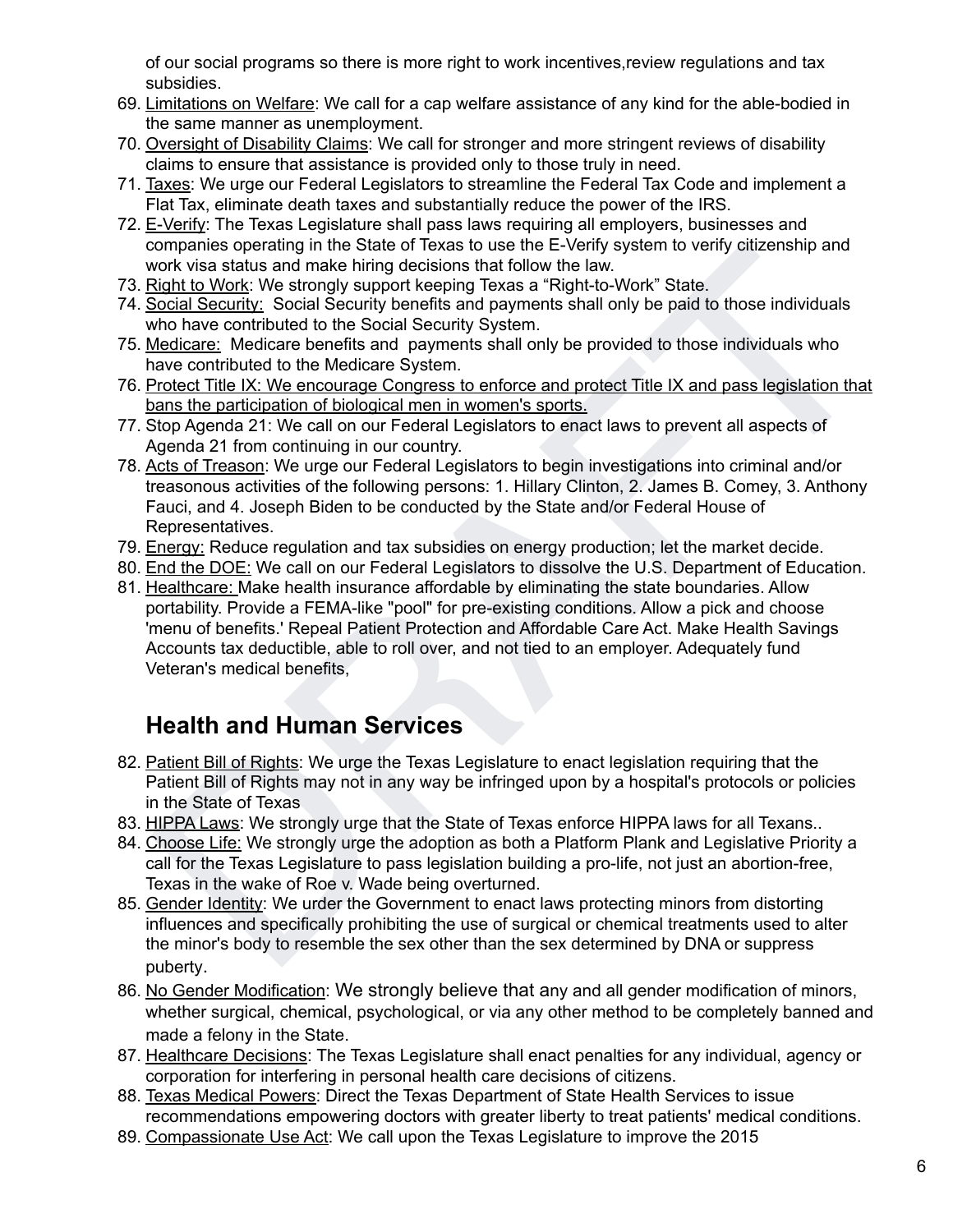Compassionate Use Act to allow doctors to determine the appropriate use of cannabis for their patients.

- 90. No Mandates: We strongly urge the Texas Legislature to enact laws protecting Texans from public and private health related mandates and discrimination caused by such. Ban vaccine passports; prohibit hiring, promoting, or firing workers based on vaccination status; prohibit any attempt to use a citizen's health, infection recovery, or vaccination status as a condition to maintain or obtain employment or employee benefits, attend school or childcare, or access state services; reject any attempts to mandate, force, or coerce any medical test, procedure, or product, including vaccines or masks on Texans; prohibit mask mandates. Do not mandate any experimental vaccine for the purpose of employment, payment of government benefits, or education. Prohibit all attempts by OSHA to enforce any such mandates on any Texan. Do not deny treatments, prescriptions, protocols that have proven successful in other instances.
- education. Probibit all attempts by OSHA to enforce any such mandates on any Texan. Do not<br>eleny treatments, prescriptions, protocols that have proven successful in other instances.<br>Repeal and Replace Ten-Day Rule: We supp 91. Repeal and Replace Ten-Day Rule: We support legislation repealing the unethical Ten-Day Rule in Section 166.046, Health and Safety Code, which allows physicians to withdraw basic lifesustaining treatment (like a ventilator) after an impending countdown. We also support legislation replacing the Ten Day Rule with a truly life-affirming law that requires a patient's or surrogate's medical decision about basic life-sustaining treatment to be honored until the patient is transferred to another physician or facility that will honor the decision to continue lifesustaining treatment.

### **National Defense and Border Security**

- 92. Border Security Funding: We urge the Texas Legislature to impose a fee on all wire transfers of American dollars to any foreign country and allocate these funds to complete the Border Wall and secure the border with Mexico.
- 93. Abolish immigrant Resettlement Program: We call for the Federal Government to disclose, and for State Law to prosecute individuals, entitities and organizations who fund, facilitate and manage the buses and aircraft used to 'relocate' undocumented persons into or throughout the State of Texas.
- 94. Immigration System: We demand that state and federal law enforcement officers enforce our immigration laws, implement an entry/exit tracking system for visa holders, and expedite hearings on deporting both violent and non-violent illegal immigrants and visa overstays. Chain migration and the diversity visa lottery should be eliminated. Our legal immigration system should be strictly merit based, and the total number of new immigrants should be limited to a level that facilitates assimilation.

# **State Affairs**

- 95. Government Overreach: In order to preserve the rights of all Texans, we strongly urge the State Legislature to pass a Texas Constitutional Amendment preventing any government entity from enforcing a government "lockdown" shutting down small businesses.
- 96. Official Language: We urge an amendment making English the Official Language of Texas.
- 97. Fiscal Protection: We insist that the IRS or any other federal or state entity never be allowed to invade the privacy or protection of bank accounts belonging to small businesses, 501c, faith based organizations and all private citizens.
- 98. Special Sessions: We call for the Texas Legislature to bring forth a change to the Texas Constitution (Article 4, Section 8) to allow the Legislature to call for a Special Legislative Session on extraordinary occasions to address specific matters of urgency. Be it also resolved that the Texas Legislature put this Amendment before the people for a vote.
- 99. Foreign National Lobbying: We strongly urgent the Texas Legislature to ban multinational corporations from lobbying in the State of Texas.
- 100.Texas Land Ownership: We call on the Texas Legislature to enact laws that ban multinational